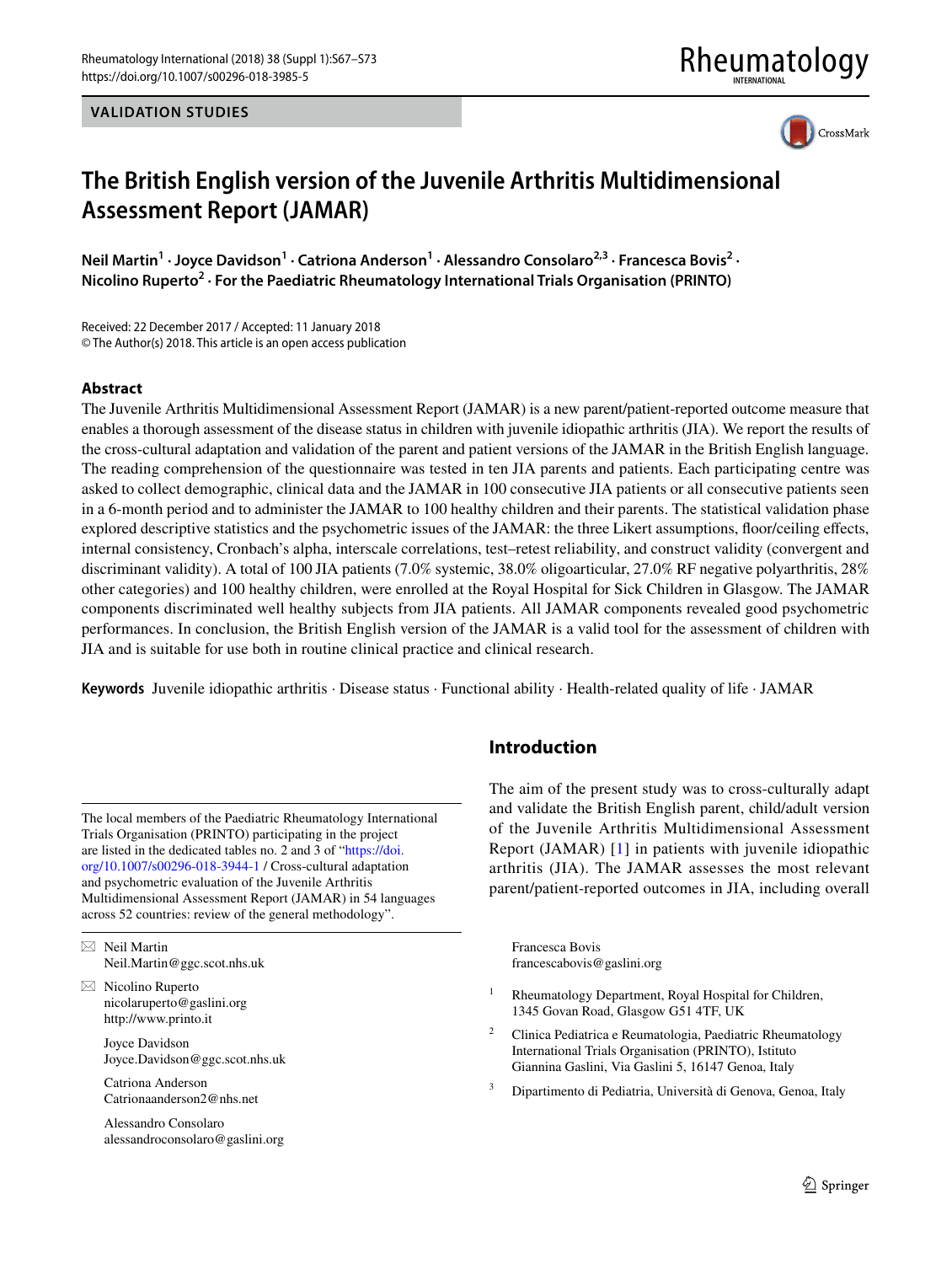well-being, functional status, health-related quality of life (HRQoL), pain, morning stifness, disease activity/status/ course, articular and extra-articular involvement, drugrelated side efects/compliance and satisfaction with illness outcome.

This project was part of a larger multinational study conducted by the Paediatric Rheumatology International Trials Organisation (PRINTO) [[2\]](#page-6-1) aimed to evaluate the Epidemiology, Outcome and Treatment of Childhood Arthritis (EPOCA) in diferent geographic areas [[3\]](#page-6-2).

We report herein the results of the cross-cultural adaptation and validation of the parent and patient versions of the JAMAR in the British English language.

# **Materials and methods**

The methodology employed has been described in detail in the introductory paper of the supplement [[4\]](#page-6-3). In brief, it was a cross-sectional study of JIA children, classifed according to the ILAR criteria [[5,](#page-6-4) [6\]](#page-6-5) and enrolled from February 2013 to July 2013. Children were recruited after Ethics Committee approval and consent from at least one parent.

### **The JAMAR**

The JAMAR [[1\]](#page-6-0) includes the following 15 sections:

- 1. Assessment of physical function (PF) using 15-items in which the ability of the child to perform each task is scored as follows:  $0 =$  without difficulty,  $1 =$  with some difficulty,  $2 =$  with much difficulty,  $3 =$  unable to do and not applicable if it was not possible to answer the question or the patient was unable to perform the task due to their young age or to reasons other than JIA. The total PF score ranges from 0 to 45 and has 3 components: PF-lower limbs (PF-LL); PF-hand and wrist (PF-HW) and PF-upper segment (PF-US) each scoring from 0 to 15 [\[7](#page-6-6)]. Higher scores indicating higher degree of disability [[8–](#page-6-7)[10](#page-6-8)].
- 2. Rating of the intensity of the patient's pain on a 21-numbered circle Visual Analogue Scale (VAS) [\[11\]](#page-6-9).
- 3. Assessment of the presence of joint pain or swelling (present/absent for each joint).
- 4. Assessment of morning stifness (present/absent).
- 5. Assessment of extra-articular symptoms (fever and rash) (present/absent).
- 6. Rating of the level of disease activity on a 21-circle VAS.
- 7. Rating of disease status at the time of the visit (categorical scale).
- 8. Rating of disease course from previous visit (categorical scale).
- 9. Checklist of the medications the patient is taking (list of choices).
- 10. Checklist of side efects of medications.
- 11. Report of difficulties with medication administration (list of items).
- 12. Report of school/university/work problems caused by the disease (list of items).
- 13. Assessment of HRQoL, through the Physical Health (PhH), and Psychosocial Health (PsH) subscales (fve items each) and a total score. The four-point Likert response, referring to the prior month, are 'never'  $(score=0)$ , 'sometimes'  $(score=1)$ , 'most of the time'  $(\text{score}=2)$  and 'all the time'  $(\text{score}=3)$ . A 'not assessable' column was included in the parent version of the questionnaire to designate questions that cannot be answered because of developmental immaturity. The total HRQoL score ranges from 0 to 30, with higher scores indicating worse HRQoL. A separate score for PhH and PsH (range  $0-15$ ) can be calculated  $[12-14]$  $[12-14]$ .
- 14. Rating of the patient's overall well-being on a 21-numbered circle VAS.
- 15. A question about satisfaction with the outcome of the illness (yes/no)  $[15]$  $[15]$ .

The JAMAR is available in three versions, one for parent proxy-report (child's age 2–18), one for child self-report, with the suggested age range of 7–18 years, and one for adults.

#### **Cross‑cultural adaptation and validation**

The standard English version of JAMAR was defned in occasion of three diferent consensus meetings where three independent professional translators agreed on a unique standard English translation of the first Italian draft of JAMAR. The three independent translators were selected on the basis of their native language, their age and sex. This standard English version was spread out through the PRINTO national coordinators who had agreed to participate. Reading comprehension and understanding of the text was tested in a probe sample of ten JIA parents and ten patients.

Each participating centre was asked to collect demographic, clinical data and the JAMAR in 100 consecutive JIA patients or all consecutive patients seen in a 6-month period and to administer the JAMAR to 100 healthy children and their parents.

The statistical validation phase explored the descriptive statistics and the psychometric issues [\[16\]](#page-6-13). In particular, we evaluated the following validity components: the frst Likert assumption [mean and standard deviation (SD) equivalence];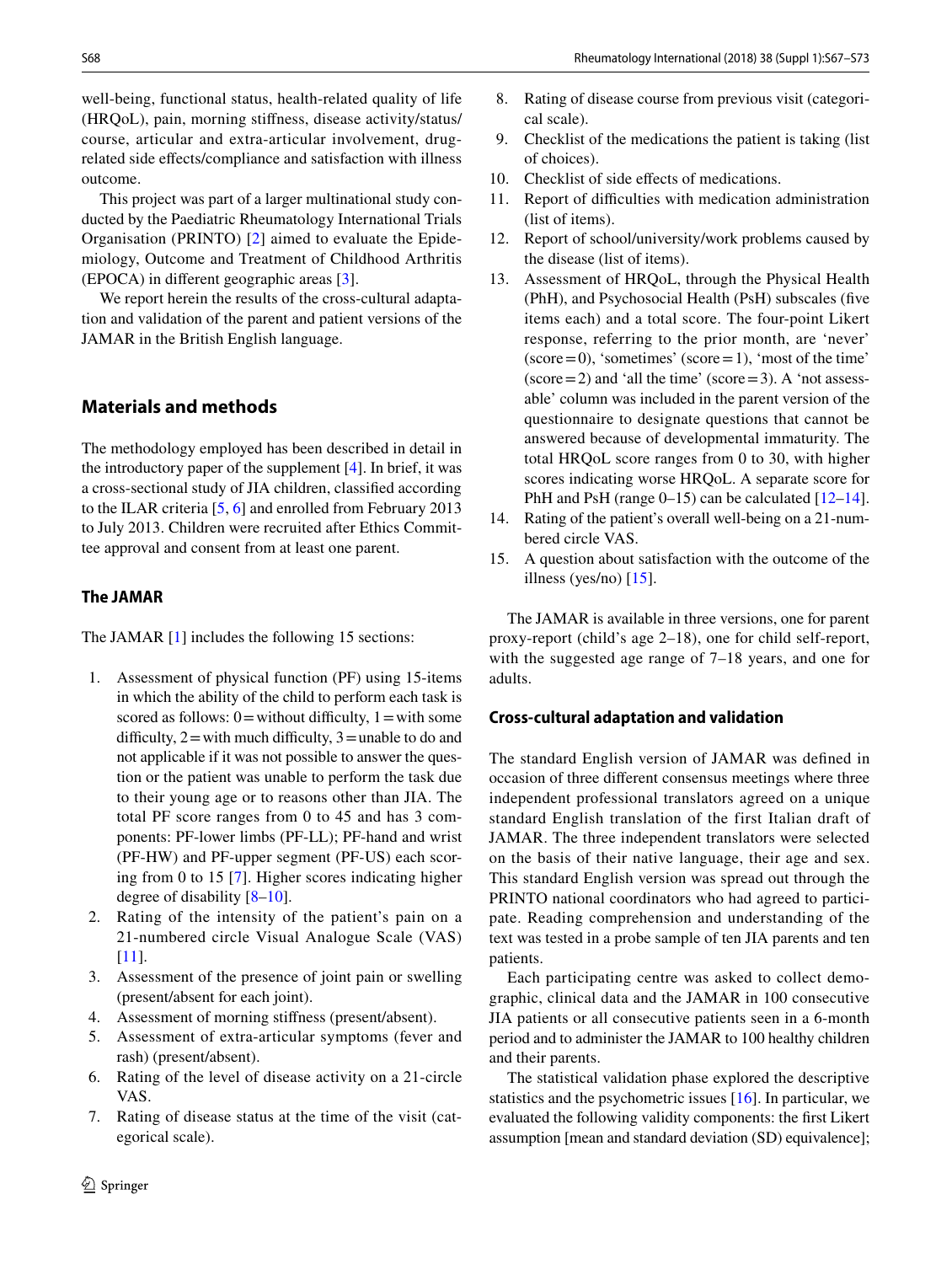the second Likert assumption or equal items-scale correlations (Pearson *r*: all items within a scale should contribute equally to the total score); third Likert assumption (item internal consistency or linearity for which each item of a scale should be linearly related to the total score that is 90% of the items should have Pearson *r*≥0.4); foor/ceiling efects (frequency of items at lower and higher extremes of the scales, respectively); internal consistency, measured by the Cronbach's alpha, interscale correlation (the correlation between two scales should be lower than their reliability coefficients, as measured by Cronbach's alpha); test–retest reliability or intra-class correlation coefficient (reproducibility of the JAMAR repeated after 1 or 2 weeks); and construct validity in its two components: the convergent or external validity which examines the correlation of the JAMAR subscales with the six JIA core set variables, with the addition of the parent assessment of disease activity and pain by the Spearman's correlation coefficients  $(r)$  [[17](#page-6-14)] and the discriminant validity, which assesses whether the JAMAR discriminates between the diferent JIA categories and healthy children [[18\]](#page-6-15).

Quantitative data were reported as medians with 1st and 3rd quartiles and categorical data as absolute frequencies and percentages.

The complete British English parent and patient versions of the JAMAR are available upon request to PRINTO.

# **Results**

#### **Cross‑cultural adaptation**

In the probe technique analysis, all 123 lines were understood by at least 80% of the parents (median 100%; range 90–100%). All the 120 lines of the patient version of the JAMAR were understood by at least 80% of the children (median 100%; range 90–100%). The texts of the parent JAMAR and of the child JAMAR were unmodifed after the probe technique.

#### **Probe technique**

In the probe technique analysis, all the 123 lines of the parent version of the JAMAR were understood by at least 80% of the 10 parents tested (median 100%; range 90–100%). For the 120 lines of the patient version of the JAMAR, all the lines were understood by at least 80% of the children (median 100%; range 90–100%). The texts of the parent JAMAR and of the child JAMAR were unmodifed after the probe technique.

### **Demographic and clinical characteristics of the subjects**

A total of 100 JIA patients and 100 healthy children (total of 200 subjects), were enrolled at the Royal Hospital for Sick Children in Glasgow.

In the 100 JIA subjects, the JIA categories were 7.0% with systemic arthritis, 38.0% with oligoarthritis, 27.0% with RF negative polyarthritis, 1.0% with RF positive polyarthritis, 5.0% with psoriatic arthritis, 9.0% with Enthesitis related arthritis and 13.0% with undiferentiated arthritis (Table [1](#page-3-0)).

A total of 177/200 (88.5%) subjects had the parent version of the JAMAR completed by a parent (97 from parents of JIA patients and 80 from parents of healthy children). The JAMAR was completed by 133/177 (75.1%) mothers and 44/177 (24.9%) fathers. The child version of the JAMAR was completed by 112/200 (56.0%) children age 6.7 or older. Also patients younger than 7 years old, capable to assess their personal condition and able to read and write, were asked to fll in the patient version of the questionnaire.

#### **Discriminant validity**

The JAMAR results are presented in Table [1,](#page-3-0) including the scores [median (1st–3rd quartile)] obtained for the PF, the PhH, the PsH subscales and total score of the HRQoL scales. The JAMAR components discriminated well between healthy subjects and JIA patients.

In summary, the JAMAR revealed that JIA patients had a greater level of disability and pain, as well as a lower HRQoL than their healthy peers.

#### **Psychometric issues**

The main psychometric properties of both parent and child versions of the JAMAR are reported in Table [2.](#page-4-0) The following results section refers mainly to the parent's version fndings, unless otherwise specifed.

#### **Descriptive statistics (frst Likert assumption)**

There were no missing results for all JAMAR items, since data were collected through a web-based system that did not allow to skip answers and input of null values. The response pattern for both PF and HRQoL was positively skewed toward normal functional ability and normal HRQoL. All response choices were used for the diferent HRQoL items,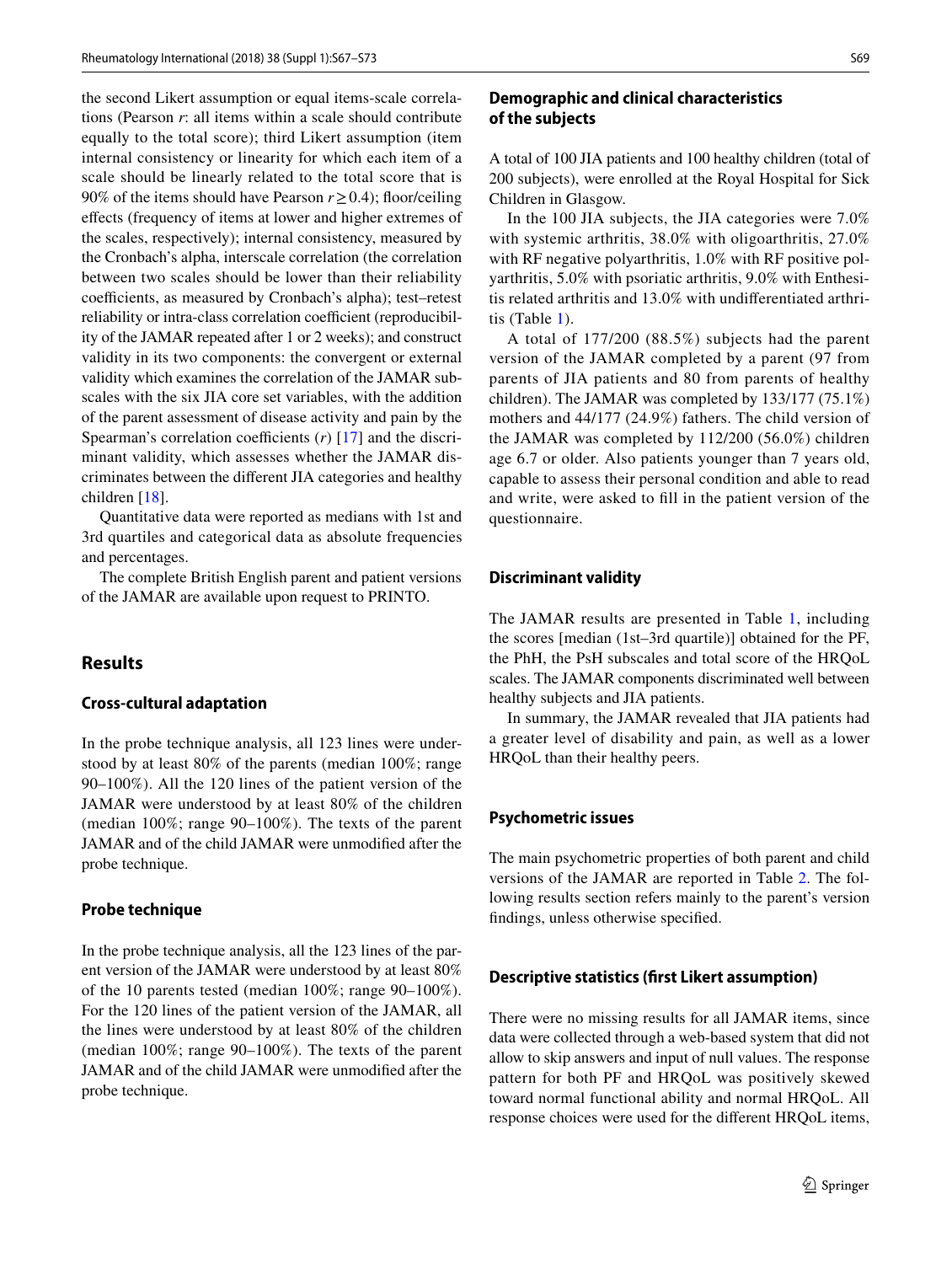<span id="page-3-0"></span>

|  | Table 1 Descriptive statistics (medians, 1st 3rd quartiles or absolute frequencies and %) for the 100 JIA patients |  |  |  |  |  |  |
|--|--------------------------------------------------------------------------------------------------------------------|--|--|--|--|--|--|
|--|--------------------------------------------------------------------------------------------------------------------|--|--|--|--|--|--|

|                                      | Systemic<br>$(N=7)$    | Oligoarthritis<br>$(N=38)$ | $RF$ - poly-<br>arthritis<br>$(N=27)$ | $RF+$ poly-<br>arthritis<br>$(N=1)$ | Psoriatic<br>arthritis<br>$(N=5)$ | Enthesitis<br>related<br>arthritis<br>$(N=9)$ | Undifferenti-<br>ated arthritis<br>$(N=13)$ | All JIA<br>patients<br>$(N=100)$    | Healthy<br>$(N=100)$ |
|--------------------------------------|------------------------|----------------------------|---------------------------------------|-------------------------------------|-----------------------------------|-----------------------------------------------|---------------------------------------------|-------------------------------------|----------------------|
| Female                               | $4(57.1\%)$            | 23 (60.5%)                 | 22 (81.5%)                            | $1(100\%)$                          | $3(60\%)$                         | 4 (44.4%)                                     | 8 (61.5%)                                   | 65 (65%)                            | 53 (53%)             |
| Age at visit                         | 11.9<br>$(6.8 - 12.9)$ | $9.9(5-12.8)$              | 11.9<br>$(9.9 - 15.8)$                | 17.9 (17.9-<br>17.9)                | 12.8 (11.9-<br>13.9)              | 14.9 (10-<br>15.8)                            | $11.9(10.8 -$<br>12.9)                      | $11.8(8.8 -$<br>$14.4$ <sup>*</sup> | $9.8(6.1-14)*$       |
| Age at onset                         | 7.1(1.4–8.9)           | $3.2(2.3-6.8)$             | $5.8(2.6-9.3)$                        | $13.2(13.2 -$<br>13.2)              | $9.8(3.4 -$<br>10.5)              | $9(8.3 - 11.1)$                               | $4(2-6.5)$                                  | $5.6(2.4-9)$ *                      |                      |
| Disease duration                     | $4.8(3.1-5.5)$         | $3.3(1.3-7)$               | $5.1(2-9.5)$                          | $4.7(4.7 - 4.7)$                    | $3.5(2.9 - 7.5)$                  | $3.7(1.7-4.9)$                                | $6.3(3.2-9.3)$                              | $4.6(1.8-7.6)$                      |                      |
| <b>ESR</b>                           | $5(1-5)$               | $8(5-12)$                  | $8(5-12)$                             | $6(6-6)$                            | $12(10-14)$                       | $8(8-9)$                                      | $6(4-15)$                                   | $8(5-12)$                           |                      |
| <b>MD VAS</b><br>$(0-10 \text{ cm})$ | $0(0-1)$               | $0(0-2)$                   | $1(0-2)$                              | $0(0-0)$                            | $0(0-0)$                          | $1(0-2)$                                      | $0(0-2)$                                    | $0(0-2)$                            |                      |
| No. swollen joints                   | $0(0-0)$               | $0(0-1)$                   | $0(0-2)$                              | $0(0-0)$                            | $0(0-0)$                          | $1(0-2)$                                      | $0(0-0)$                                    | $0(0-1)$                            |                      |
| No. joints with<br>pain              | $0(0-0)$               | $0(0-1)$                   | $0(0-2)$                              | $0(0-0)$                            | $0(0-0)$                          | $0(0-2)$                                      | $0(0-1)$                                    | $0(0-1)$                            |                      |
| No. joints with<br><b>LOM</b>        | $0(0-1)$               | $1(0-2)$                   | $1(0-3)$                              | $1(1-1)$                            | $0(0-1)$                          | $2(0-4)$                                      | $2(0-4)$                                    | $1(0-3)$                            |                      |
| No. active joints                    | $0(0-0)$               | $0(0-1)$                   | $1(0-2)$                              | $0(0-0)$                            | $0(0-0)$                          | $1(0-3)$                                      | $0(0-1)$                                    | $0(0-1.5)$                          |                      |
| Active systemic<br>features          | $2(28.6\%)$            | $0(0\%)$                   | $0(0\%)$                              | $0(0\%)$                            | $0(0\%)$                          | $0(0\%)$                                      | $0(0\%)$                                    | 2(2%)                               |                      |
| ANA status                           | $0(0\%)$               | $3(7.9\%)$                 | 7(25.9%)                              | $0(0\%)$                            | $0(0\%)$                          | $0(0\%)$                                      | 1(7.7%)                                     | $11(11\%)$                          |                      |
| Uveitis                              | $0(0\%)$               | 7/37 (18.9%)               | 5(18.5%)                              | $0(0\%)$                            | $1(20\%)$                         | $0(0\%)$                                      | 1(7.7%)                                     | 14 (14.1%)                          |                      |
| PF total score                       | $1(0-4)$               | $1(0-5)$                   | $3(1-6)$                              |                                     | $2(2-6)$                          | $5(2-11)$                                     | $2(0-3)$                                    | $2(0-5)*$                           | $0(0-0)^*$           |
| Pain VAS                             | $0.5(0-3.5)$           | $1.8(0-3.5)$               | $2.5(0.5-5.5)$                        |                                     | $5.5(0-7)$                        | $4(3-7)$                                      | $1.5(0-4)$                                  | $2.5(0.5-5)$                        | $0(0-0)^{*}$         |
| Disease activity<br>VAS              | $1.5(0-3)$             | $2(0-4)$                   | $2.5(0.5-5)$                          |                                     | $5(0-5.5)$                        | $6(3.5-6.5)$                                  | $1.5(0-7)$                                  | $2(0-5)$                            |                      |
| Well-being VAS                       | $1.5(0-3.5)$           | $1(0-3)$                   | $3(1-5)$                              |                                     | $3(0-7)$                          | $3(1-7)$                                      | $0.5(0-4)$                                  | $1.5(0-5)$                          |                      |
| <b>HRQoL PhH</b>                     | $1(1-4)$               | $3(0-5)$                   | $5(3-7)$                              |                                     | $4(4-6)$                          | $5(4-8)$                                      | $2(1-4)$                                    | $4(1-6)*$                           | $0(0-0)^*$           |
| <b>HRQoL PsH</b>                     | $3(0-3)$               | $1(0-4)$                   | $3(2-5)$                              |                                     | $1(0-5)$                          | $3(2-4)$                                      | $2(0-2)$                                    | $2(0-4)$                            | $0(0-0)^{*}$         |
| <b>HRQoL</b> total<br>score          | $4(1-10)$              | $4(1-10)$                  | $8(6-11)$                             |                                     | $5(4-11)$                         | $9(5-10)$                                     | $4(1-7)$                                    | $6(2-10)$                           | $0(0-1)^{#}$         |
| Pain/swell. in $>1$<br>joint         | 2(28.6%)               | 22 (57.9%)                 | 16/25 (64%)                           |                                     | $3(60\%)$                         | 8 (88.9%)                                     | 8 (61.5%)                                   | 59/97<br>$(60.8\%)$                 | $4(5%)^{\#}$         |
| Morning stiff-<br>ness > 15 min      | 3(42.9%)               | 14 (36.8%)                 | 16/25(64%)                            |                                     | $3(60\%)$                         | 6(66.7%)                                      | $2(15.4\%)$                                 | 44/97<br>$(45.4\%)$                 | $0(0\%)^{\#}$        |
| Subjective remis-<br>sion            | $4(57.1\%)$            | 25 (65.8%)                 | 19/25 (76%)                           |                                     | $3(60\%)$                         | 8 (88.9%)                                     | 8 (61.5%)                                   | 67/97<br>$(69.1\%)$                 |                      |
| In treatment                         | $7(100\%)$             | 25 (65.8%)                 | 24/25 (96%)                           |                                     | $5(100\%)$                        | 7(77.8%)                                      | 9(69.2%)                                    | 77/97<br>$(79.4\%)$                 |                      |
| Reporting side<br>effects            | 3/7(42.9%)             | 5/25(20%)                  | 15/25 (62.5%)                         |                                     | 4 (80%)                           | $4/7(57.1\%)$                                 | $3/9$ (33.3%)                               | 34/77<br>(44.2%)                    |                      |
| Taking medica-<br>tion regularly     | $6/7$ $(85.7%)$        | 24/25 (96%)                | 21/24 (87.5%)                         |                                     | $5(100\%)$                        | $6/7$ $(85.7%)$                               | 8/9 (88.9%)                                 | 70/77<br>$(90.9\%)$                 |                      |
| With problems<br>attending school    | $2/4(50\%)$            | 4/18 (22.2%)               | 10/19 (52.6%)                         |                                     | $1/2(50\%)$                       | $2/6$ (33.3%)                                 | 2/7(28.6%)                                  | 21 (37.5%)                          | $0(0\%)^{\#}$        |
| Satisfied with dis-<br>ease outcome  | $7(100\%)$             | 27 (71.1%)                 | 19/25 (76%)                           |                                     | $5(100\%)$                        | 4 (44.4%)                                     | 9(69.2%)                                    | 71/97<br>$(73.2\%)$                 |                      |

Data related to the JAMAR refers to the 97 JIA patients and to the 80 healthy subjects for whom the questionnaire has been completed by the parents

*JAMAR* Juvenile Arthritis Multidimensional Assessment Report, *ESR* erythrocyte sedimentation rate, *MD* medical doctor, *VAS* visual analogue scale (score 0–10; 0=no activity; 10=maximum activity), *LOM* limitation of motion, *ANA* Anti-nuclear antibodies, *PF* physical function (total score ranges from 0 to 45), *HRQoL* Health-Related Quality of Life (total score ranges from 0 to 30), *PhH* Physical Health (total score ranges from 0 to 15), *PsH* Psychosocial Health (total score ranges from 0 to 15)

*p* values refer to the comparison of the different JIA categories or to JIA versus healthy.  $*p < 0.05$ ,  $*p < 0.001$ ,  $*p < 0.0001$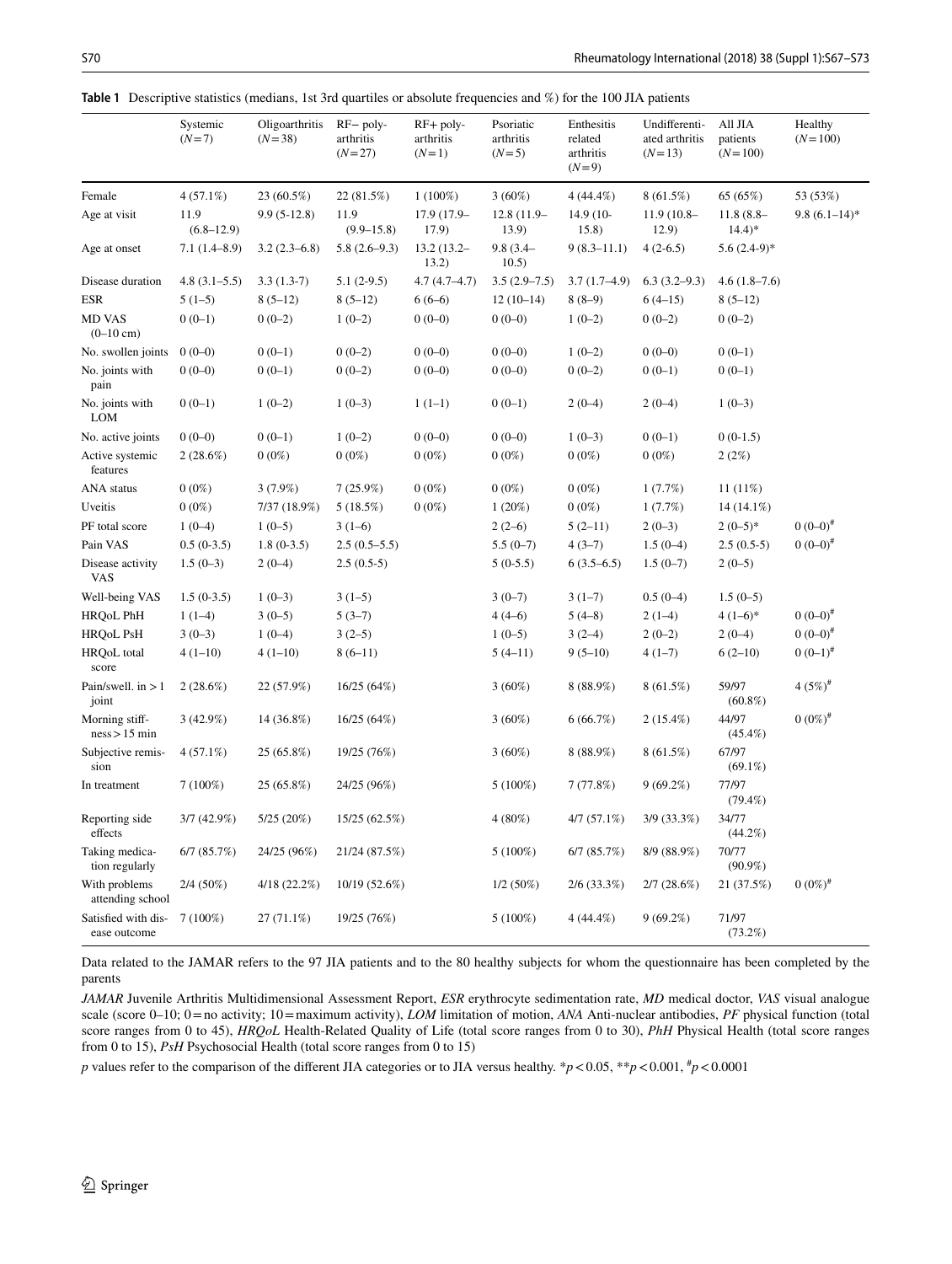<span id="page-4-0"></span>

|  | <b>Table 2</b> Main psychometric characteristics between the parent and child version of the JAMAR |  |  |  |  |  |  |
|--|----------------------------------------------------------------------------------------------------|--|--|--|--|--|--|
|--|----------------------------------------------------------------------------------------------------|--|--|--|--|--|--|

|                                                                 | Parent ( $N = 97/177$ )        | Child $(N=71/112)$                |
|-----------------------------------------------------------------|--------------------------------|-----------------------------------|
| Missing values (1st-3rd quartiles)                              | No missing values              | No missing values                 |
| Response pattern                                                | PF and HRQoL positively skewed | PF and HRQoL positively skewed    |
| Floor effect, median                                            |                                |                                   |
| PF                                                              | 79.0%                          | 56.0%                             |
| <b>HRQoL PhH</b>                                                | 44.0%                          | 30.0%                             |
| <b>HRQoL PsH</b>                                                | 54.0%                          | 41.0%                             |
| Pain VAS                                                        | 24.0%                          | 13.0%                             |
| Disease activity VAS                                            | 27.0%                          | 11.0%                             |
| Well-being VAS                                                  | 31.0%                          | 17.0%                             |
| Ceiling effect, median                                          |                                |                                   |
| PF                                                              | 0.0%                           | $0.0\%$                           |
| HRQoL PhH                                                       | 5.0%                           | 2.0%                              |
| <b>HRQoL PsH</b>                                                | 1.0%                           | 2.0%                              |
| Pain VAS                                                        | 0.0%                           | 1.0%                              |
| Disease activity VAS                                            | 0.0%                           | 0.0%                              |
| Well-being VAS                                                  | 0.0%                           | 1.0%                              |
| Items with equivalent item-scale correlation                    | 87% for PF, 90% for HRQoL      | 87% for PF, 80% for HRQoL         |
| Items with items-scale correlation $\geq 0.4$                   | 100% for PF, 100% for HRQoL    | 93% for PF, 100% for HRQoL        |
| Cronbach's alpha                                                |                                |                                   |
| PF-LL                                                           | 0.87                           | 0.86                              |
| PF-HW                                                           | 0.85                           | 0.85                              |
| PF-US                                                           | 0.82                           | 0.74                              |
| HRQoL-PhH                                                       | 0.88                           | 0.86                              |
| HRQoL-PsH                                                       | 0.82                           | 0.81                              |
| Items with item-scale correlation lower than the Cronbach alpha | 100% for PF, 100% for HRQoL    | $100\%$ for PF, $100\%$ for HRQoL |
| Test-retest intraclass correlation                              |                                |                                   |
| PF total score                                                  | 0.95                           | 0.97                              |
| HRQoL-PhH                                                       | 0.91                           | 0.92                              |
| HRQoL-PsH                                                       | 0.99                           | 0.88                              |
| Spearman's correlation with JIA core-set variables, median      |                                |                                   |
| PF                                                              | 0.4                            | 0.3                               |
| HRQoL PhH                                                       | 0.5                            | 0.4                               |
| <b>HRQoL PsH</b>                                                | 0.3                            | 0.2                               |
| Pain VAS                                                        | 0.4                            | 0.5                               |
| Disease activity VAS                                            | 0.4                            | 0.4                               |
| Well-being VAS                                                  | 0.4                            | 0.5                               |

*JAMAR* Juvenile Arthritis Multidimensional Assessment Report, *JIA* juvenile idiopathic arthritis, *VAS* Visual Analogue Scale, *PF* physical function, *HRQoL* Health-Related Quality of Life, *PhH* Physical Health, *PsH* Psychosocial Health, *PF-LL* PF-lower limbs, *PF-HW* PF-hand and wrist, *PF-US* PF-upper segment

whereas a reduced number of response choices was used for all the PF items except for items 1, 2, 3, 4 and 5.

The mean and SD of the items within a scale were roughly equivalent for the PF and for the HRQoL items, except for HRQoL items 1 and 8 (data not shown). The median number of items marked as not applicable was  $0\%$  (0–0%) for the PF and 1% (0–3%) for the HRQoL.

#### **Floor and ceiling efect**

The median floor effect was 79.0% (69.0–87.0%) for the PF items, 44.0% (32.0–48.0%) for the HRQoL PhH items, and 54.0% (51.0–55.0%) for the HRQoL PsH items. The median ceiling effect was  $0\%$  (0–1.0%) for the PF items, 5.0% (0–5.0%) for the HRQoL PhH items, and 1.0% (1–2.0%) for the HRQoL PsH items. The median floor effect was 24.0% for the pain VAS, 27.0% for the disease activity VAS and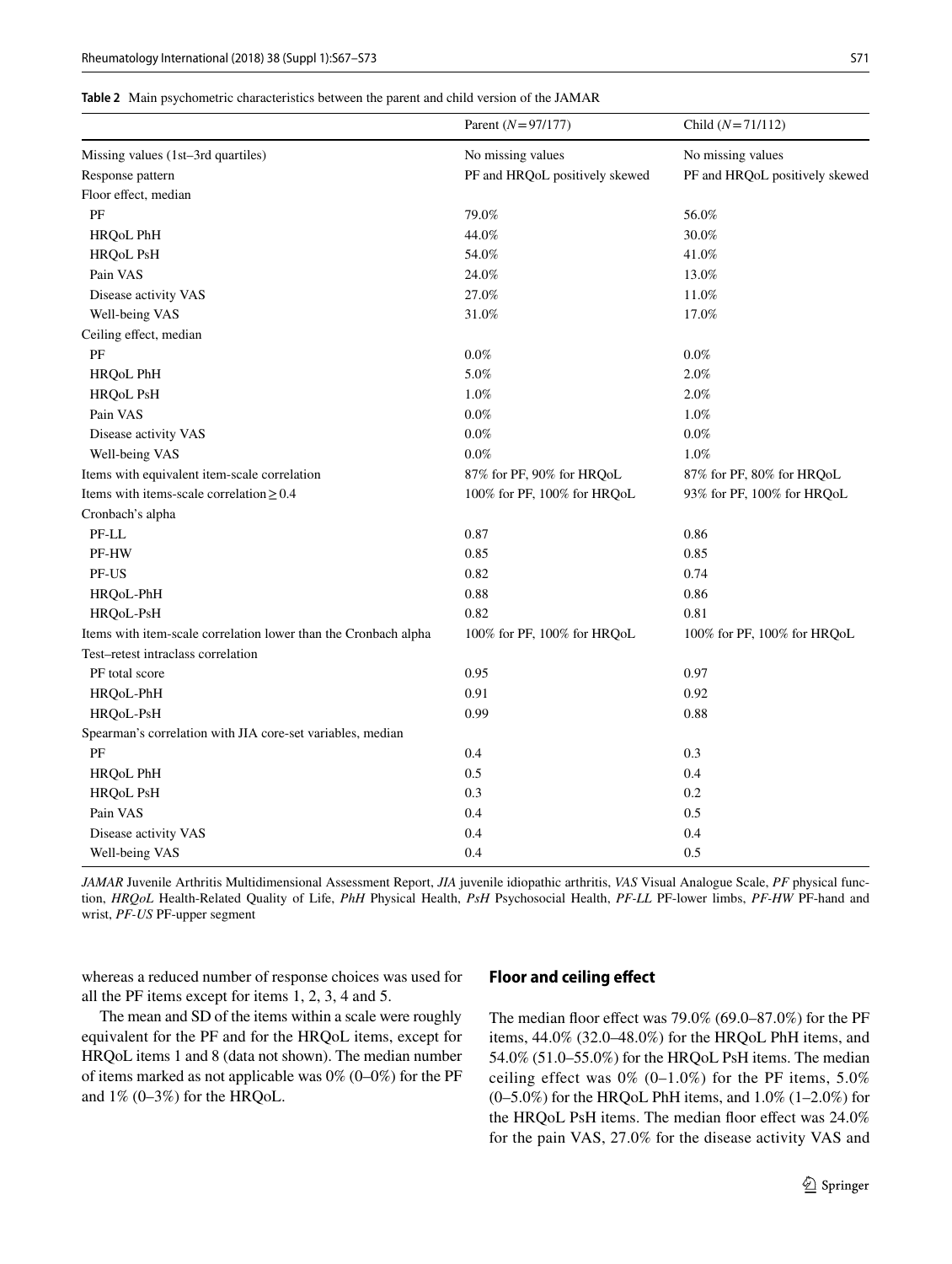31.0% for the well-being VAS. The median ceiling efect was 0% for the pain VAS, 0% for the disease activity VAS and 0% for the well-being VAS.

# **Equal items‑scale correlations (second Likert assumption)**

Pearson items-scale correlations corrected for overlap were roughly equivalent for items within a scale for 87% of the PF items, with the exception of PF items 11 and 15, and for 90% of the HRQoL items, with the exception of item 1.

# **Items internal consistency (third Likert assumption)**

Pearson items-scale correlations were  $> 0.4$  for 100% of items of the PF and 100% of items of the HRQoL.

# **Cronbach's alpha internal consistency**

Cronbach's alpha was 0.87 for PF-LL, 0.85 for PF-HW, 0.82 for PF-US. Cronbach's alpha was 0.88 for HRQoL-PhH and 0.82 for HRQoL-PsH.

# **Interscale correlation**

The Pearson correlation of each item of the PF and the HRQoL with all items included in the remaining scales of the questionnaires was lower than the Cronbach's alpha.

# **Test–retest reliability**

Reliability was assessed in eight JIA patients, by re-administering both versions (parent and child) of the JAMAR after a median of 7 days (7–7 days). The intraclass correlation coeffcients (ICC) for the PF total score showed an almost perfect reproducibility (ICC 0.95). The ICC for the HRQoL PhH and for the HRQoL PsH scores showed an almost perfect reproducibility (ICC 0.91 and 0.99, respectively).

# **Convergent validity**

The Spearman's correlation of the PF total score with the JIA core set of outcome variables ranged from 0.3 to 0.7 (median 0.4). The PF total score best correlation was observed with the parent assessment of pain  $(r=0.7)$ , *p*<0.001). For the HRQoL, the median correlation of the PhH with the JIA core set of outcome variables ranged from 0.3 to 0.7 (median 0.5), whereas for the PsH ranged from 0.2 to 0.6 (median 0.3). The PhH showed the best correlation with the parent's assessment of pain  $(r=0.8, p<0.001)$  and the PsH with the parent global assessment of well-being  $(r=0.7, p<0.001)$ . The median correlations between the pain VAS, the well-being VAS, and the disease activity VAS and the physician-centred and laboratory measures were 0.4 (range 0.3–0.5).

# **Discussion**

The British English version of the JAMAR was crossculturally adapted from the original standard English version, without performing the forward and backward translations. The PRINTO National Coordinator in UK revised the standard English original, adapted it to British English and administered it to a probe sample of ten JIA parents and ten patients. According to the results of the validation analysis, the British English parent and patient versions of the JAMAR possess satisfactory psychometric properties. The disease-specifc components of the questionnaire discriminated well between patients with JIA and healthy controls. The PF total score and the PhH score proved to discriminate between the diferent JIA subtypes with children with Enthesitis related arthritis having a higher degree of disability and a lower quality of life.

Psychometric performances were good for all domains of the JAMAR and the overall internal consistency was good for all the domains.

In the external validity evaluation, the Spearman's correlations of the PF and HRQoL scores with JIA core set parameters ranged from weak to moderate.

The statistical performances of the child version of the JAMAR are very similar, although slightly poorer, to those obtained by the parent version, which suggests that children are reliable reporters of their disease and health status.

The JAMAR is aimed to evaluate the side effects of medications and school attendance, which are other dimensions of daily life than most of the previously used HRQoL-tools. This may provide useful information for intervention and follow-up in health care.

In conclusion, the British English version of the JAMAR was found to have excellent psychometric properties and it is, thus, a reliable and valid tool for the multidimensional assessment of children with JIA.

**Acknowledgements** We thank all families who participated in the project, the team that prepared and reviewed the forward and backward translations, and all members of PRINTO in United Kingdom. We thank the staff of the PRINTO International Coordinating Centre in Genoa (Italy) and in particular Marco Garrone for the overall coordination of the translation process, Silvia Scala and Elisa Patrone for data collection and quality assurance, Luca Villa, Giuseppe Silvestri and Mariangela Rinaldi for the database development and management and the remaining PRINTO team for data entry. The Principal Investigator of the study was Prof. Angelo Ravelli, MD. The scientifc coordinator and study methodologist was Nicolino Ruperto, MD, MPH. The project coordinators were Alessandro Consolaro, MD, PhD, Francesca Bovis, BsA. We also thank Prof. Alberto Martini, PRINTO